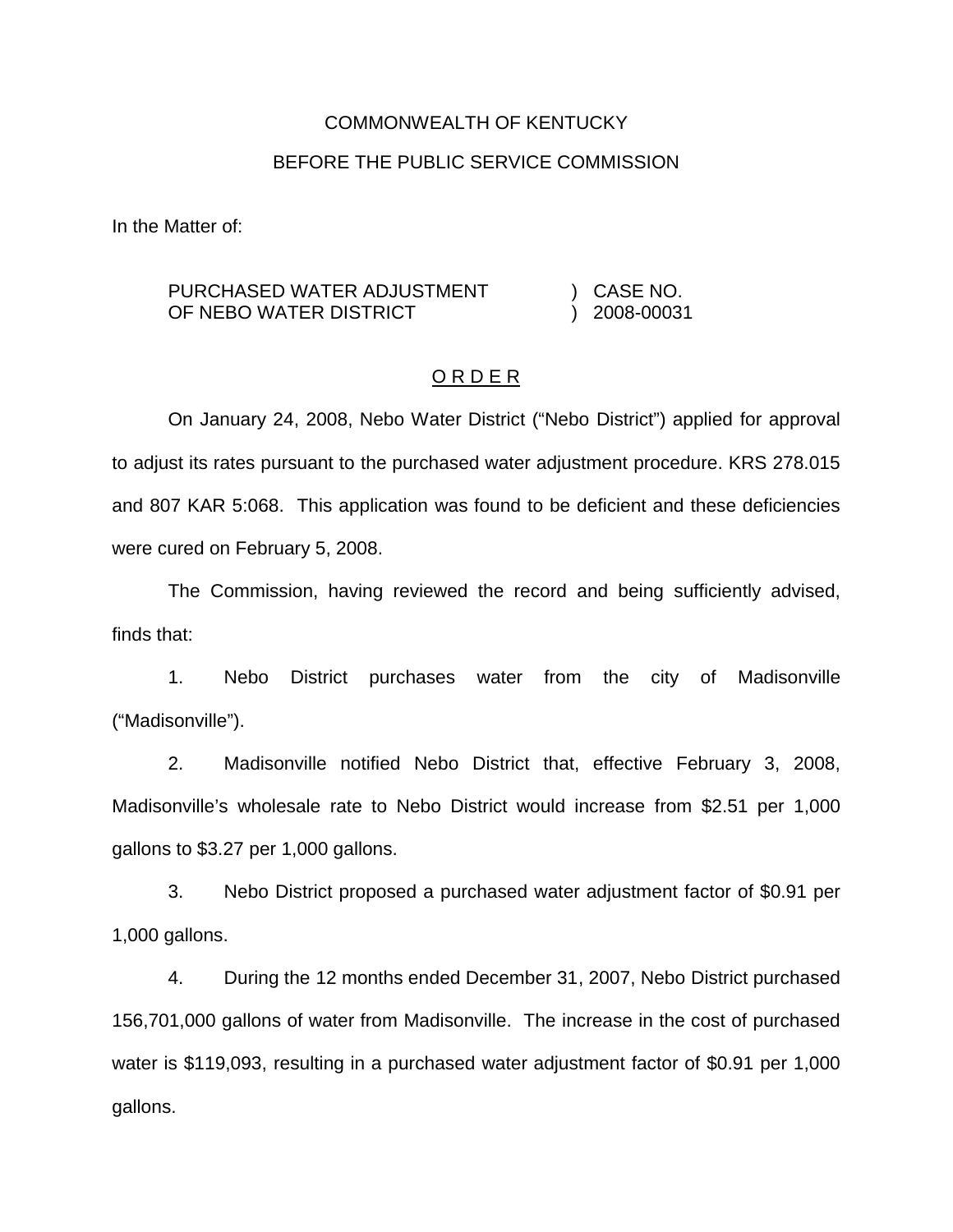5. The purchased water adjustment factor of \$0.91 per 1,000 gallons is fair, just, and reasonable and should be approved.

# IT IS THEREFORE ORDERED that:

1. The rates proposed by Nebo District are approved.

2. The purchased water adjustment factor of \$0.91 per 1,000 gallons as calculated in Appendix A is approved.

3. The rates in Appendix B, attached hereto and incorporated herein, are fair, just, and reasonable and are approved for service rendered on or after February 3, 2008.

4. Within 20 days of the date of this Order, Nebo District shall file with the Commission revised tariff sheets showing the rates approved herein.

Done at Frankfort, Kentucky, this 18<sup>th</sup> day of February, 2008.

By the Commission

ATTEST:

**Executive Director** 

Case No. 2008-00031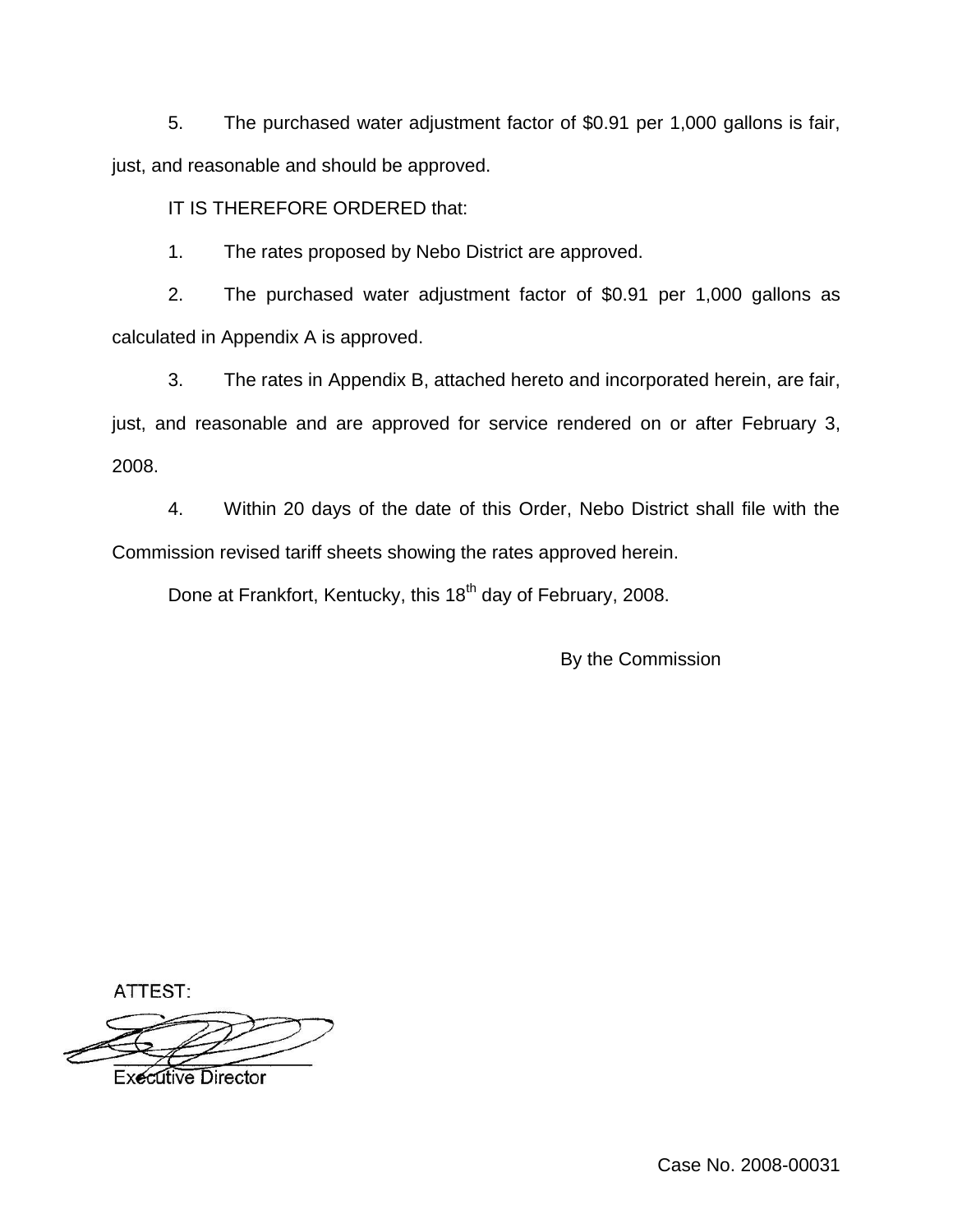# APPENDIX A

# APPENDIX TO AN ORDER OF THE KENTUCKY PUBLIC SERVICE COMMISSION IN CASE NO. 2008-00031 DATED FEBRUARY 18, 2008

New Rate Base Rate

Madisonville Purchases in gallons 156,701,000 130,789,000<br>Volumetric rate  $$3.27/1,000$   $$2.51/1,000$ Volumetric rate  $$3.27/1,000$ 

\$512,412 \$393,320

Increased water cost \$119,092

Increased water cost  $$ 119,092$ Divided by gallons sold 130,701,000<br>Purchased water adjustment factor \$0.91 per 1,000 gallons Purchased water adjustment factor